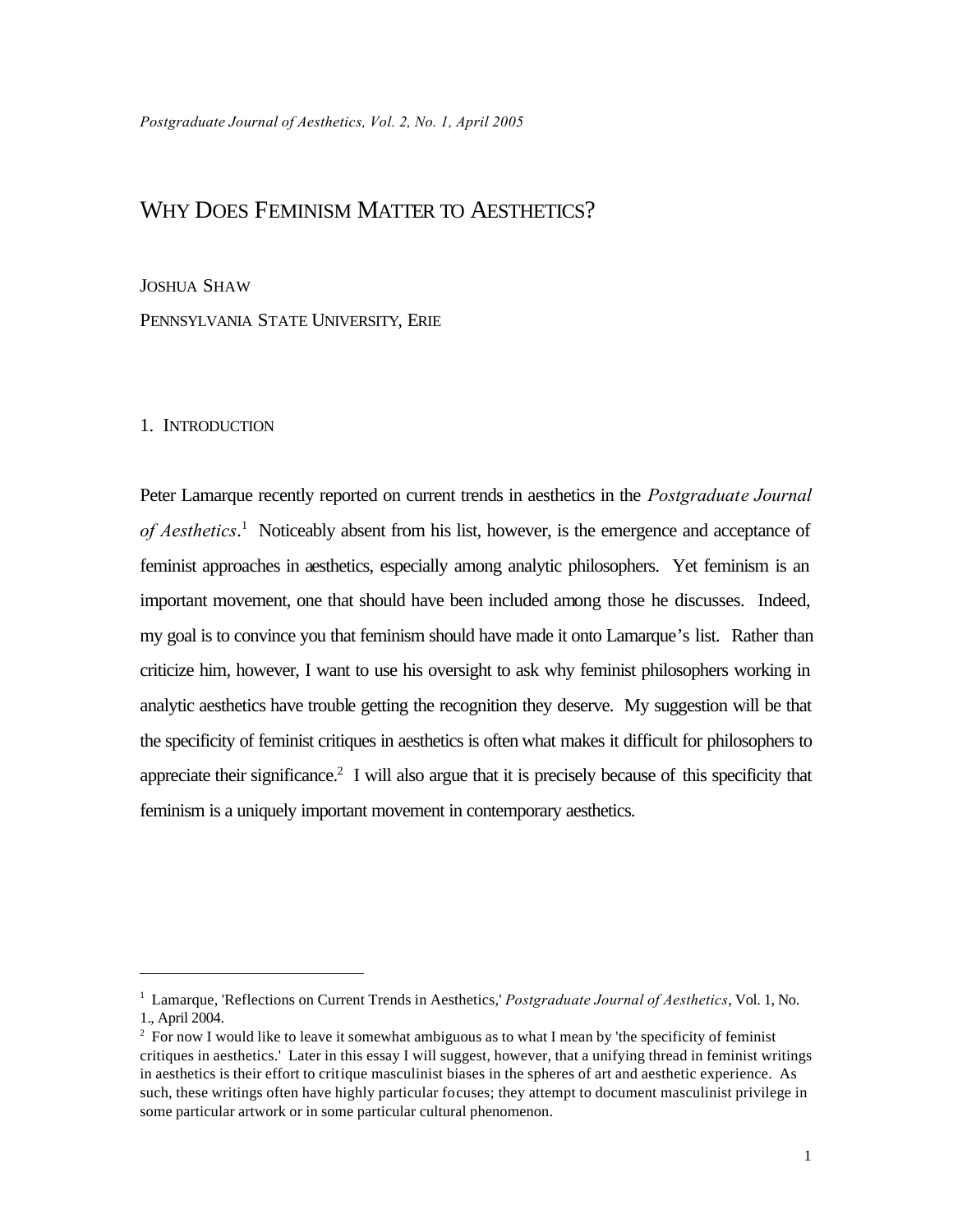JOSHUA SHAW

## 2. IS FEMINISM A TREND IN AESTHETICS?<sup>3</sup>

Is feminism a trend in aesthetics? I believe it is. Feminist ideas are certainly not new to the art world; artists and critics such as Judy Chicago, Nancy Spero, Lucy Lippard, and Linda Nochlin have been reflecting on them since the rise of the women's art movement in the late sixties and early seventies. It has taken time, though, for philosophers to see themselves as having a role to play in clarifying and evaluating ideas advanced by feminists. For example, *Hypatia* and *The Journal of Aesthetics and Art Criticism*, two leading English-language journals on, respectively, feminist philosophy and aesthetics, did not devote issues to feminist aesthetics until 1990.<sup>4</sup> These collections sparked a flurry of publications in the 1990s by professional Anglophone philosophers on topics such as the exclusion of women artists from the canons of art history, representations of women in art, and the role of gender in relation to art and aesthetic experience.<sup>5</sup> Recently, *Hypatia* devoted a second issue to feminist aesthetics, one that took stock of how feminist approaches had evolved in the decade since its original, landmark publication. So feminism seems to be both a recent and burgeoning trend in aesthetics.

Indeed, much of the evidence Lamarque cites in his essay supports this claim. For example, he notes that it is 'not fortuitous that in three of the recent collections on aesthetics, the *Routledge Companion to Aesthetics* (2001), the *Oxford Handbook of Aesthetics* (2003) and the *Blackwell Guide to Aesthetics* (2004) there are separate sections devoted to… individual arts.'<sup>6</sup> This point can also be made of feminism. *The Oxford Handbook of* 

<sup>&</sup>lt;sup>3</sup> It should be clear that I do not mean to suggest that feminism is faddish, or that it should not be taken seriously, in referring to it as a 'trend.' The term 'trend' sometimes carries negative associations. I use it to discuss feminism in this essay because Peter Lamarque uses it in 'Reflection on Current Trends in Aesthetics.'

<sup>4</sup> See Hilde Hein and Carolyn Korsmeyer, eds., *Hypatia*, *Special Issue: Feminism and Aesthetics*, Vol. 5, No. 2 (Spring, 1990); *The Journal of Aesthetics and Art Criticism*, *Special Issue: Feminism and Traditional Aesthetics*, Vol. 48, No. 4 (Autumn, 1990).

<sup>5</sup> See Hilde Hein and Carolyn Korsmeyer, eds. *Aesthetics in Feminist Perspective* (Bloomington, IN: Indiana University Press, 1993); Peg Brand and Carolyn Korsmeyer, eds., *Feminism and Tradition in Aesthetics*, (University Park, PA; Pennsylvania State University Press, 1995); Kosrmeyer, 'Perceptions, Pleasures, Arts: Considering Aesthetics,' *Philosophy in a Feminist Voice: Critiques and Reconstructions*; Brand, ed., *Beauty Matters* (Bloomington, IN; 2000); Korsmeyer, Gender and Aesthetics (New York: Routledge, 2004). 6 Lamarque, 'Reflections on Current Trends in Aesthetics,' *Postgraduate Journal of Aesthetics*, Vol. 1, No. 1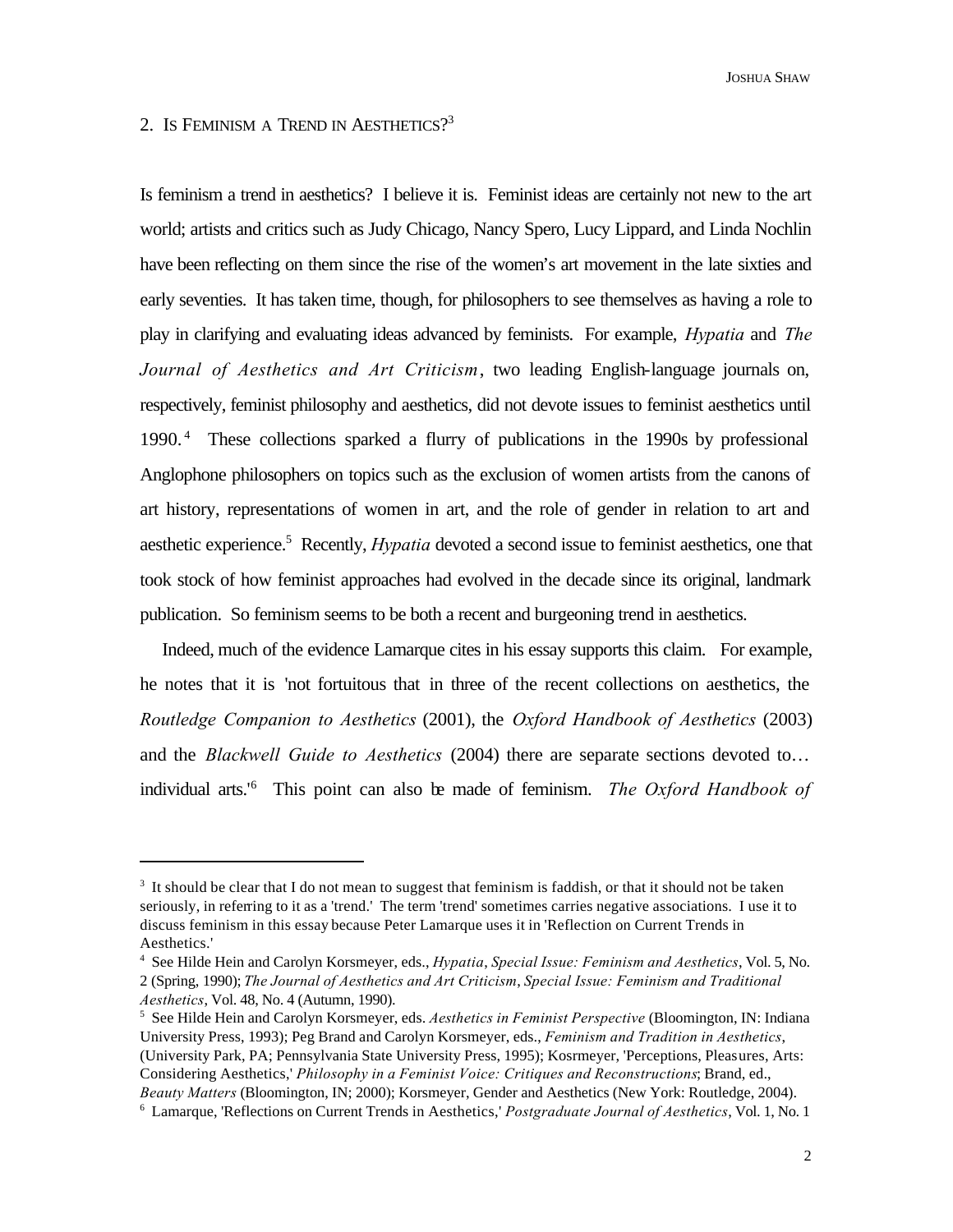*Aesthetics* and the *Routledge Companion to Aesthetics* both include essays on feminist aesthetics, $<sup>7</sup>$  and it has become standard practice to include entries on feminism and</sup> representative essays by feminists in aesthetics encyclopedias and introductory aesthetics anthologies. Thus the most recent edition of Oxford University Press's *Encyclopedia of Aesthetics* includes entries on 'Feminism,' 'Feminism and Tradition,' 'Critiques of Feminist Aesthetics,' and 'Feminist Art History,' and each of the following anthologies include essays on feminism: Goldblatt's and Brown's *Aesthetics: A Reader in Philosophy of the Arts* (1997), Feagin's and Maynard's *Aesthetics* (1998), and Neil's and Ridley's *Arguing about Art*  (2001).

It is also illuminating to contrast feminism with trends Lamarque depicts as topical. Lamarque remarks on the growing interest in aesthetics with individual art forms. <sup>8</sup> I was reminded when I read him, however, of John Passmore's influential 1954 essay 'The Dreariness of Aesthetics.' One of Passmore's claims was that aesthetics had become an especially 'dreary' branch of philosophy because aestheticians were too preoccupied with sweeping definitions of art. He urged them instead to engage in 'an intensive study of the separate arts, carried out… [with] much respect for real differences between the works of art themselves.<sup>9</sup> Lamarque's remarks on the current interest in specific arts might be read as vindication at long last of Passmore's point. Yet recalling Passmore's essay leads me to wonder about the aptness of describing the current interest in individual arts as pioneering. If t was timely for him to advocate specificity in the fifties, how innovative can it be for us to heed that call today? This is not to deny that aestheticians have become more interested in specific art forms. My point is that the rise of feminism in aesthetics looks all the more innovative when you contrast it with this trend —when you notice that the first publications in this area by Anglophone philosophers were little more than ten years ago, whereas Passmore urged us to dispense with sweeping theories of art fifty years ago.

<sup>(</sup>April; 2004).

<sup>7</sup> See, respectively, Mary Devereaux's 'Feminist Aesthetics,' *Oxford Handbook of Aesthetics*, pp. 647 – 666, and Sarah Worth's 'Feminist Aesthetics,' *Routledge Companion to Aesthetics*, pp.437 – 446.

<sup>8</sup> See Lamarque, 'Reflections on Current Trends,' *Postgraduate Journal of Aesthetics*, pp. 1-2.

<sup>&</sup>lt;sup>9</sup> Passmore, 'The Dreariness of Aesthetics,' *Mind*, Vol. 60, No. 239 (Jul., 1951), p. 335.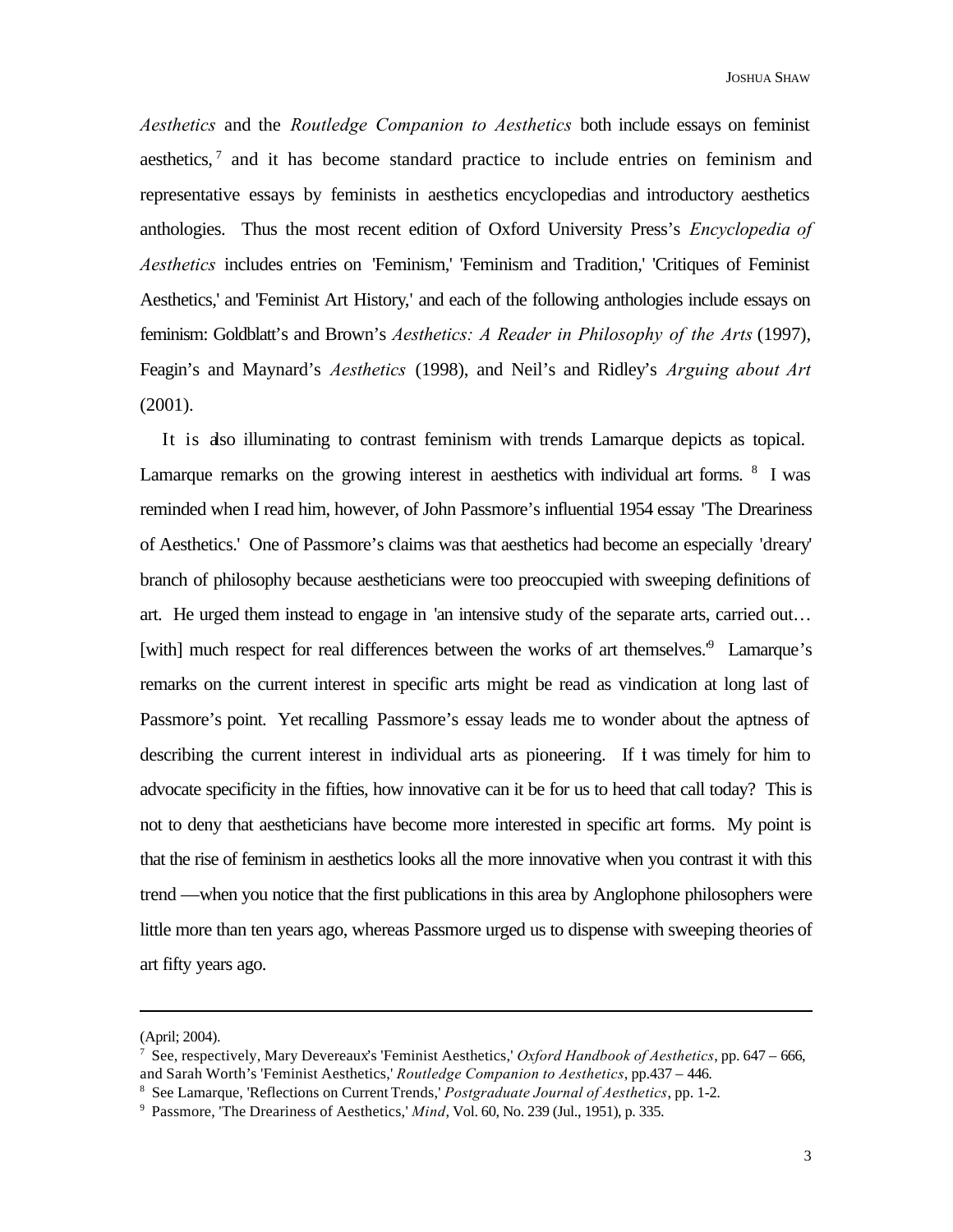Now I want to be careful in challenging Lamarque. His survey is not intended to be exhaustive; he refers to it as a set of 'informal observations, neither comprehensive nor systematic,' that he offers based on his experiences as editor of *The British Journal of Aesthetics*. So my claim that feminism is a trend need not contradict him. He might also note that this trend simply is not reflected in submissions to *The British Journal of Aesthetics*. There may be differences between the British and American aesthetics communities, with feminism enjoying greater popularity in the United States. These strike me as legitimate replies. I find, though, that they deepen my puzzlement. Assume that feminism was not included in his survey because few articles have been submitted to *The British Journal of Aesthetics* that assess puzzles in aesthetics from a feminist perspective; this answer does not so much alleviate as exacerbate my concern. I began by wondering why feminism was not included in Lamarque's essay given that it has, I believe, as great a claim to be a trend as those he discusses. But if I am correct, why isn't this trend reflected in the submissions to *The British Journal of Aesthetics*? What makes it difficult for aestheticians *in general*, not just one prominent aesthetician, to recognize feminism as a legitimate trend?

A tempting answer comes to mind. Feminist writings are often animated by a special urgency. Consider what happens when a feminist notes how formalist theories of art lead us to overlook women's artistic achievements. Women often have been denied the same artistic training and opportunities as men, and the only avenue of artistic expression available to them often has been craft items, whose use-value makes it difficult to recognize them *as art* given a formalist theory. The feminist's point is not purely theoretical; she is not simply identifying a limit in one theory of art. She is counteracting a pernicious bias. Feminist writings often proceed, then, from the perspective that our habitual ways of talking about art are riddled with masculinist biases, and feminists are inclined to view failures to acknowledge the extent to which women have been excluded from the artworld not as innocent oversights but as manifestations of these biases. So the temptation for someone like myself, who sees feminism as a key movement in aesthetics, is to conjecture that the absence of any mention of feminism in Lamarques's essay is indicative of some larger masculinist bias at work in this essay.

Yet this criticism strikes me as unsatisfying. For one thing, it devolves too easily into *ad*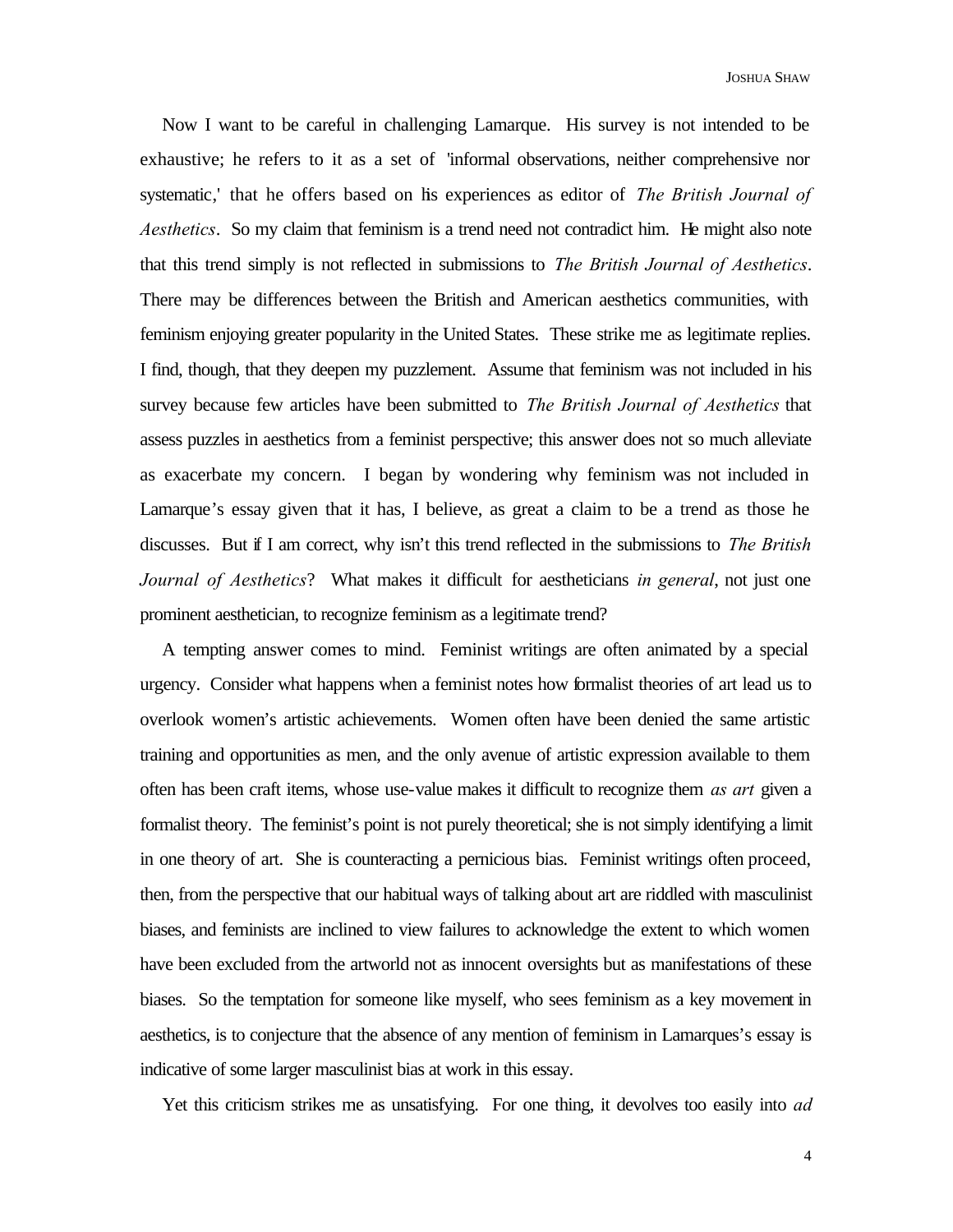*hominem*. It is also unhelpful. Again, assume that there have not been many feminist submissions to *The British Journal of Aesthetics*. The provocative question this lack raises is why there have been so few. Why do feminists find it difficult to see their work as suitably 'philosophic' to submit it to this journal? In particular, is there something about contemporary analytic aesthetics that makes it difficult for feminists to see themselves as having insights to contribute to this area? Attributing the dearth of feminist submissions to some masculinist bias in its editorial practices dodges this question.

#### 3. RETHINKING BEAUTIFICATION: ANN CAHILL ON DRESSING UP

I have a theory about this issue, but it will be helpful to first focus on an example to illustrate it.

Let me focus on a recent essay by Ann Cahill entitled 'Feminist Pleasure and Feminine Beautification.' I choose this essay for two reasons. First, Cahill's essay is a nice example of the work currently being done in feminist aesthetics.<sup>10</sup> Second, we would not be surprised, I think, to find her essay in an analytically oriented journal like *The British Journal of Aesthetics* or *The Journal of Aesthetics and Art Criticism*. <sup>11</sup> She presents what she calls a 'phenomenological analysis of a particular process of beautification.' <sup>12</sup> Yet her method is more autobiographic than phenomenological. She reflects on what it was like to dress up for a

<sup>10</sup> Cahill's essay was recently published in a special issue of *Hypatia* (2003, Vol. 18, No. 4: 42-64) on feminist aesthetics, the aim of which was to assess how feminist approaches had evolved since the landmark 1990 issue of *Hypatia* on this topic. Her essay is one of many essays in this volume to reappraise ideas put forward by previous feminist aestheticians.

<sup>&</sup>lt;sup>11</sup> Professor Cahill might not agree with this assessment of her essay. She is one of the editors of the *Continental Feminism Reader* (Lanham, Maryland; Rowman and Littlefield, 2003), and she might dispute my characterization of her essay as analytic. I do not want to overstate my point. My claim is simply that it is reasonable to think that her essay could be found in a more analytically-oriented aesthetics journal like *The British Journal of Aesthetics*. I draw this conclusion for several reasons. First, her essay does not make heavy use of technical terminology popular in contemporary continental philosophy. She makes passing reference to Heidegger, but she does rely on more recent continental philosophers or continental feminists. Finally, as I note above, her essay is not so much phenomenological, as she suggests, as autobiographic. So while I can imagine a case being made for thinking of her essay as an example of continental philosophy, it strikes me as reasonable that it could pass for analytic. I hasten to add that no value judgment is intended in noting this distinction.

<sup>12</sup> Cahill, 'Feminine Pleasure and Feminine Beautification,' *Hypatia*, p. 43.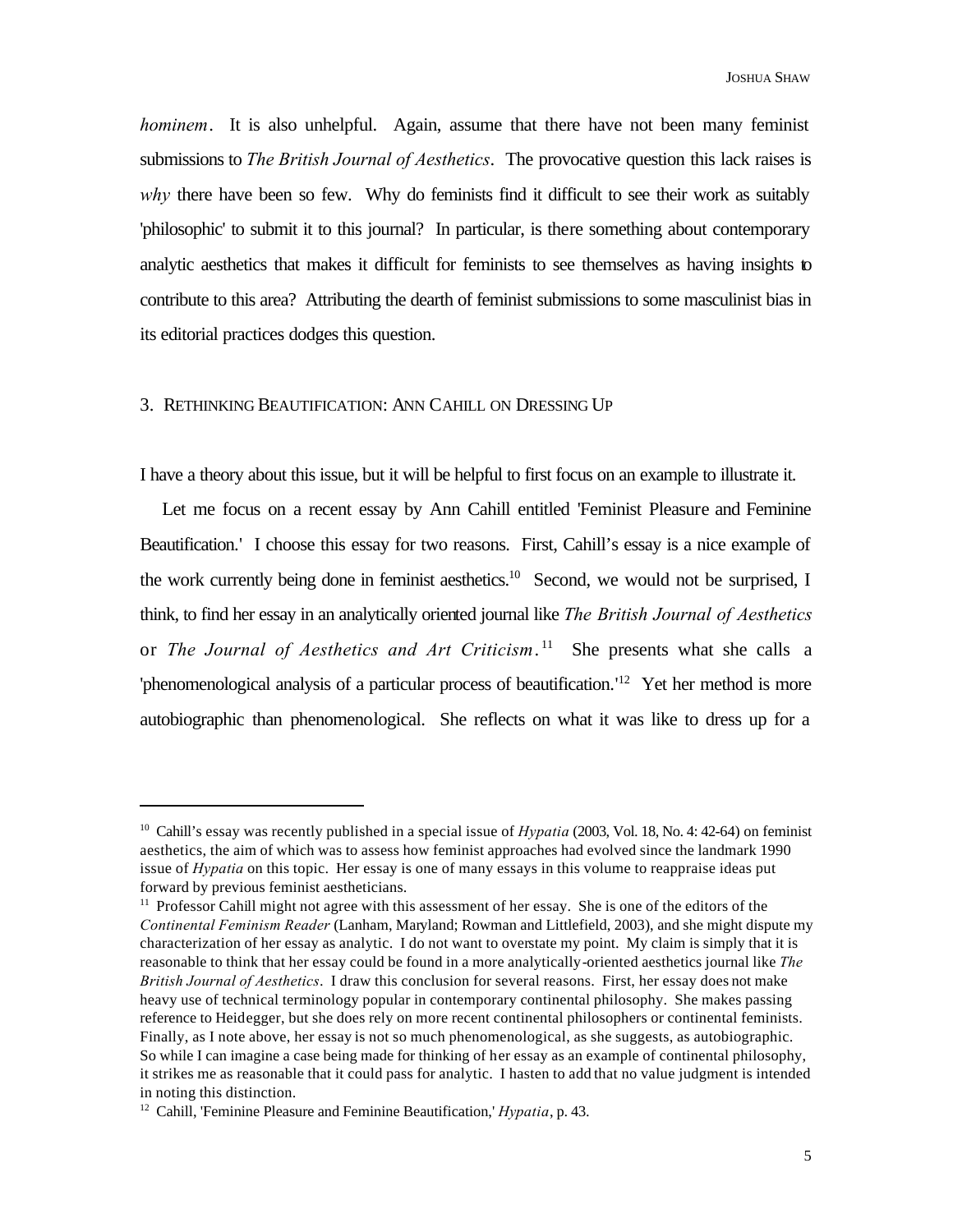sister's wedding. But it is not unheard of for analytic aestheticians to employ autobiography.<sup>13</sup> So her essay is both a nice example of contemporary feminist aesthetics and an essay we should not be surprised to find in an analytically-oriented aesthetics journal. One way to pose my question, then, would be to ask whether there is, nevertheless, anything in her essay that might make it challenging for an analytic philosopher to accept it as philosophic. Knowing that we should accept it as philosophic, is there anything that might make it difficult to appreciate it as such?

Let me say more about Cahill's argument. Her goal is to develop a subtler analysis of beautification than those proposed by other feminists. Many feminists deplore the role beauty plays in women's lives. Beautification practices are, they argue, cruel and oppressive, for they inevitably require women to capitulate to male ideals of beauty, and the considerable role they play in women's lives speaks to the thoroughness of women's subjugation to these standards. Cahill's aim is to chart a more moderate position—one that neither uncritically denounces nor uncritically accepts feminine beautification. Toward this goal, she reflects on the experience of getting dressed up for a sister's wedding. Her essay is rich, and I cannot do justice to the many points she makes, but let me mention a few key theses.

One of her key insights is that the rituals women perform in preparing for special occasions, such as weddings, differ from everyday beautification. Most feminists to have written on this topic have focused on the dietary and cosmetic practices women perform on a daily bases. A woman's focus in these cases, however, Cahill suggests, is not so much *beauty* as complying with a 'cultural necessity.'<sup>14</sup> By contrast, women seem to directly reflect on their appearance as an aesthetic project when they undertake the extensive task of, say, getting dressed up for a wedding or a prom. The routines they perform in preparing for such 'special occasions' seem to constitute a clearer indicator, therefore, of the role beauty plays in their lives.

Cahill makes several provocative points based on this insight. For example, she notes that

<sup>13</sup> See for example Peter Kivy's 'Jokes are a Laughing Matter,' *The Journal of Aesthetics and Art Criticism*, Vol. 61:1, Winter; 2003. Kivy ends his essay by recalling what it was like as a young philosopher to attend meetings of the American Philosophical Association and felt alienated by the jokes told at them.

<sup>14</sup> Cahill, 'Feminist Pleasure and Feminine Beautification,' *Hypatia*, p. 44.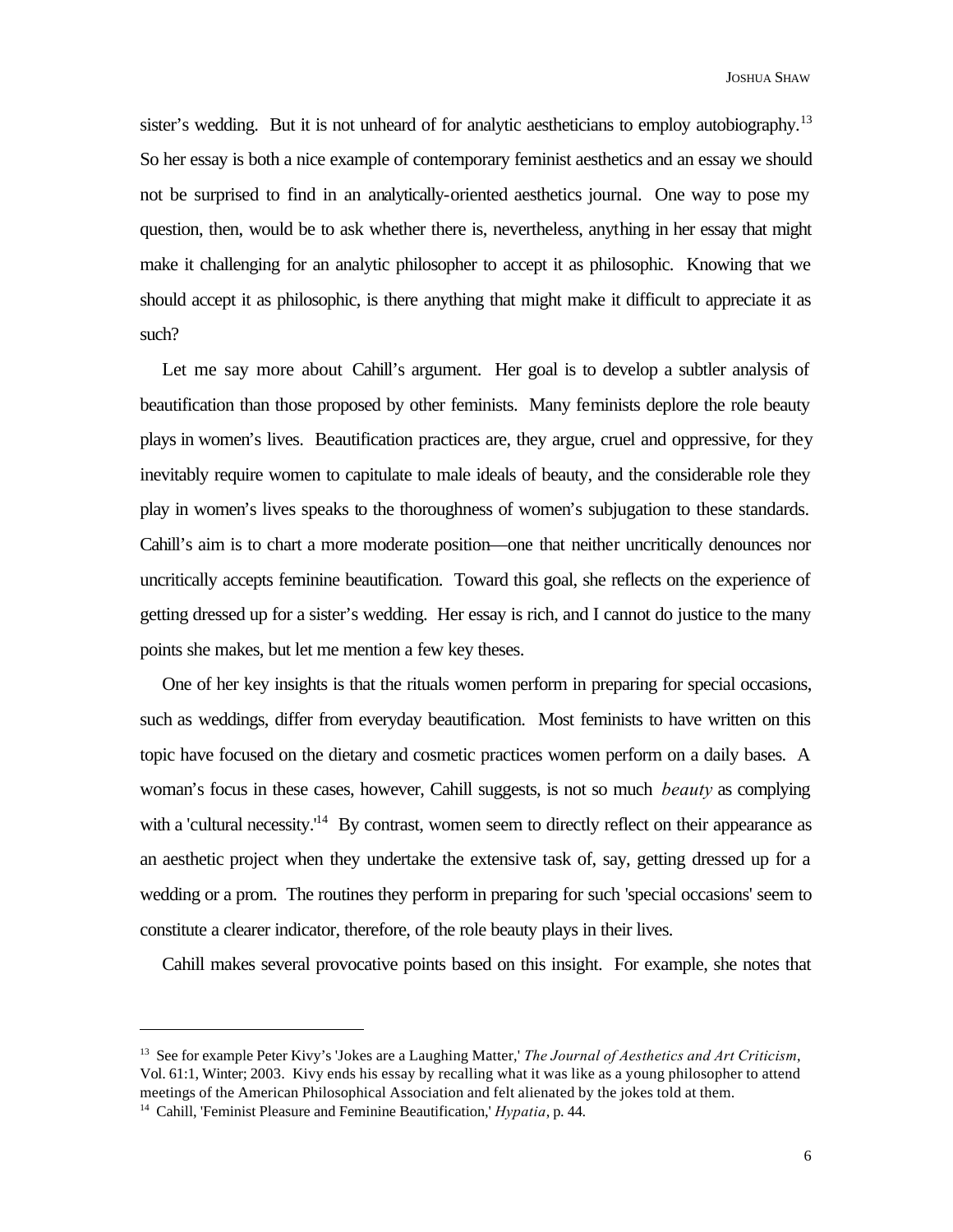the decision to adopt an aesthetic standpoint toward oneself is more deliberate than many feminists have assumed. Getting 'dressed up' is a luxury one permits oneself on rare occasions. Far from mechanically capitulating to masculine expectations about appearance, getting dressed up involves a deliberate suspension of everyday cultural expectations about appearance in which one adopts something more like a disinterested, purely aesthetic standpoint toward one's appearance. Cahill also notes that women typically engage in beautification practices apart from men, in the company of other women. Getting dressed up for a wedding or prom is collaborative enterprise, with women helping each other dress up, alternatively shifting between being co-audiences and co-creators of their appearances as artistic projects. Thus feminist dismissals of beauty seem too crude. Far from requiring women to mechanically surrender to a male audience's expectations, beautification in its purest cases involves a voluntary decision to take up a disinterested standpoint toward oneself and to share this standpoint with other women whom one regards as co-authors of one's appearance as an artistic project.

## 4. WHY HAVE THERE BEEN NO GREAT WOMEN AESTHETICIANS?<sup>15</sup>

More could be said about Cahill's essay. My interest, though, is not her essay's details but what it reveals about why it is difficult to see oneself as a feminist and a philosopher. I suggested that her essay is a good example of the work being done in feminist aesthetics and that we should not be surprised to find it an analytically-oriented journal like *The British Journal of Aesthetics*. If I am right, what does her essay reveal about why it is nonetheless difficult to think of oneself as a feminist aesthetician?

My hunch is that some philosophers would see her essay as too anecdotal. Her claims about beauty rely on her analysis of her sisters' experiences as they prepared for their wedding. Yet

<sup>&</sup>lt;sup>15</sup> The title of this subsection is a pun on art historian Linda Nochlin's groundbreaking 1971 essay 'Why Have There Been No Great Women Artists?' Nochlin argued, among other things, that the traditional idea of fine art had led art historians to overlook the artistic accomplishment of women. Similarly, my claim in this section is not that there have not been any important figures in feminist aesthetics but that there is a bias in our traditional idea of aesthetics, our expectations about what it means to work in this area, that keeps us from recognizing feminists as legitimate philosophers of art.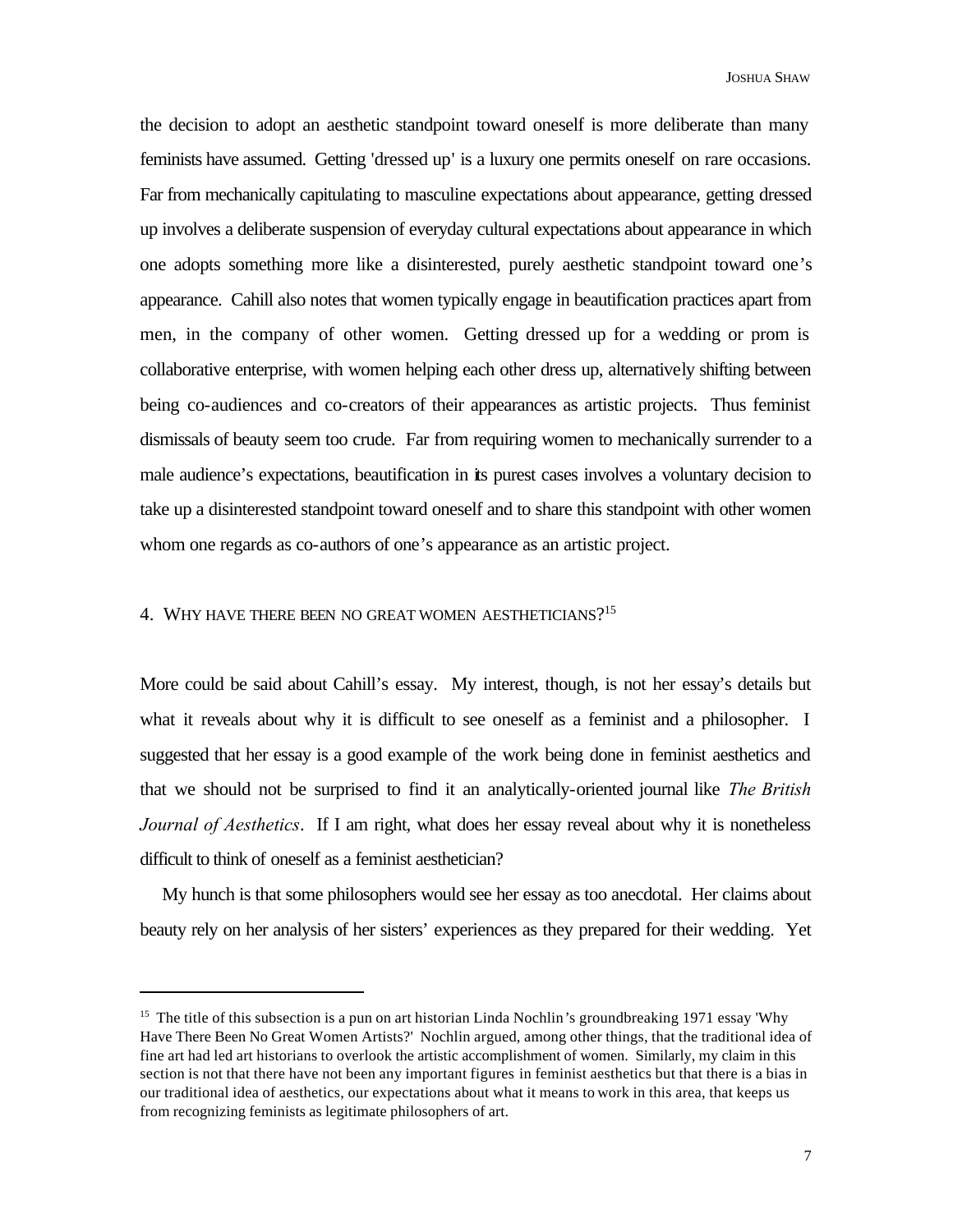counterexamples come to mind for them. For example, why assume that dressing up necessarily involves a voluntary break with everyday cultural expectations about appearance? Why not view it as an *involuntary intensification* of these expectations? Cahill makes it sound as if her sisters were engaged in a kind of Kantian free play of imagination while they dressed up, but presumably it would not have been okay to paint their faces teal in the name of disinterested aesthetic self-contemplation. So why not interpret dressing up as *amplification* of already demanding strictures about appearance? And why conclude from the fact that women dress up together that a uniquely feminist community is thereby created? Women's fashion magazines contain few pictures of men; here too, then, we have a community focused on feminine beauty that is comprised almost entirely of women. Yet why not interpret the fact that women comprise the bulk of these magazines' readerships as evidence of the prevalence of the 'male gaze?' Why not see it as regrettable that women should be presented as objects of beauty in *both* men's and women's magazines?

Now let me be clear: my aim is not to fault Cahill.<sup>16</sup> My point is that some philosophers might dismiss her essay because it is so focused on *one specific event*. Her claims about beatification may be true to what she and her sisters felt as they prepared for their wedding, but counterexamples come to mind for her claims, and some will conclude, I submit, that she is not really doing philosophy so much as a kind of autobiography or ethnography. Indeed, she herself sometimes voices this worry:

As I examine one particular experience of communal feminine beautifying for its meaning for feminine subjectivity, my analysis is of course limited by the particularity of that experience. Indeed, the women who will provide the material for my analysis speak and act from a highly particularized location, one marked, among other factors, their race (white), class status (upper), education (advanced), and familial size and structure (large and traditionally nuclear). $17$ 

Cahill here acknowledges the diversity of experiences that women can have with respect to

<sup>&</sup>lt;sup>16</sup> Indeed, she offers a plausible counterargument to my second criticism. See Cahill, 'Feminist Pleasure and Feminine Beautification,' *Hypatia*, p. 60, for her remarks on the tendency among feminists to exaggerate the authority and prevalence of the so-called 'male gaze.'

<sup>17</sup> Cahill, 'Feminist Pleasure and Feminine Beautification,' *Hypatia*, p. 44.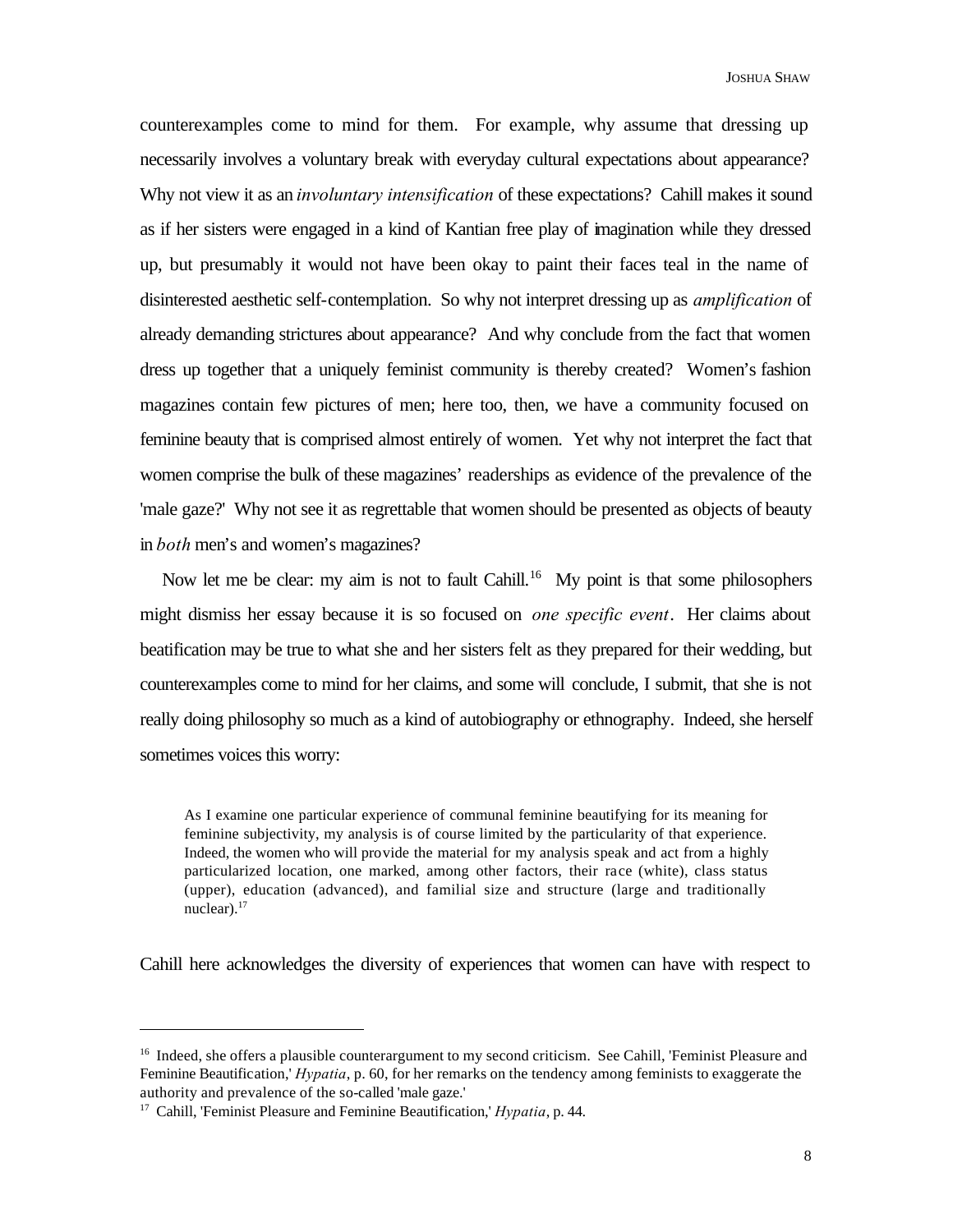beauty based on factors such as race and class. But a philosopher of a different stripe might read this passage as evidence that her essay is too 'particularized' to have conclusions of broad philosophic import. Her essay may be interesting for what it says about how women of a particular racial and economic group feel about dressing up, but we cannot draw any general conclusions based on her reflections, unlike, say, a more abstract essay on the ontology of beautification.

I focus on Cahill's essay, but my sense is that such specificity is common in feminist aesthetics. Six of the ten scholarly essays<sup>18</sup> published in *Hypatia's* recent issue on feminist aesthetics focus on specific artists (Jenny Saville, Titian, Virginia Woolf), specific groups of artists (Catholic women artists), or specific cultural phenomena (dressing up for weddings, Venus and Serena Williams's tennis outfits). A similar pattern can be found in Hein's and Korsmeyer's *Aesthetics in Feminist Perspective*, which was based on the landmark 1990 issue of *Hypatia* on feminist aesthetics. Several of this collection's essays focus on specific artists (Georgia Okeefe), groups of artists (contemporary black women novelists), or specific cultural artefacts and phenomena (depictions of feminists in suffragist cartoons). A noteworthy feature of feminist aesthetics, then, is its specificity. Feminist aesthetics is perhaps best defined, as Mary Devereaux notes, as a 'diverse family of theories, approaches, and models of criticism united by their resistance to "male" privilege and domination in the sphere of art and aesthetic experience.<sup>'19</sup> One of the main ways feminists resist male privilege, in turn, is by critiquing specific artworks and cultural trends. To be a feminist is, we might say, to be committed to weeding out masculinist biases, and to accomplish this task a feminist typically needs to document their presence in specific artworks or cultural phenomena.

So my suggestion is that philosophers have difficulty appreciating feminist aesthetics *as philosophy* because of its specificity. But if I am correct, then we have all the more reason to respect it as a trend in aesthetics. One of Lamarque's provocative claims is that the current

<sup>&</sup>lt;sup>18</sup> I do not include Patricia Locke's poem, Joanna Frueh's commentary on her performance art, my annotated bibliography, or Estella Lauter's and Flo Leibowitz's book reviews in this list. I hasten to add that no value judgment is intended in separating out these texts as 'non-scholarly.'

<sup>19</sup> I borrow this definition from Mary Devereaux. See Devereaux, 'Feminist Aesthetics,' *Oxford Handbook of Aesthetics*, p. 647.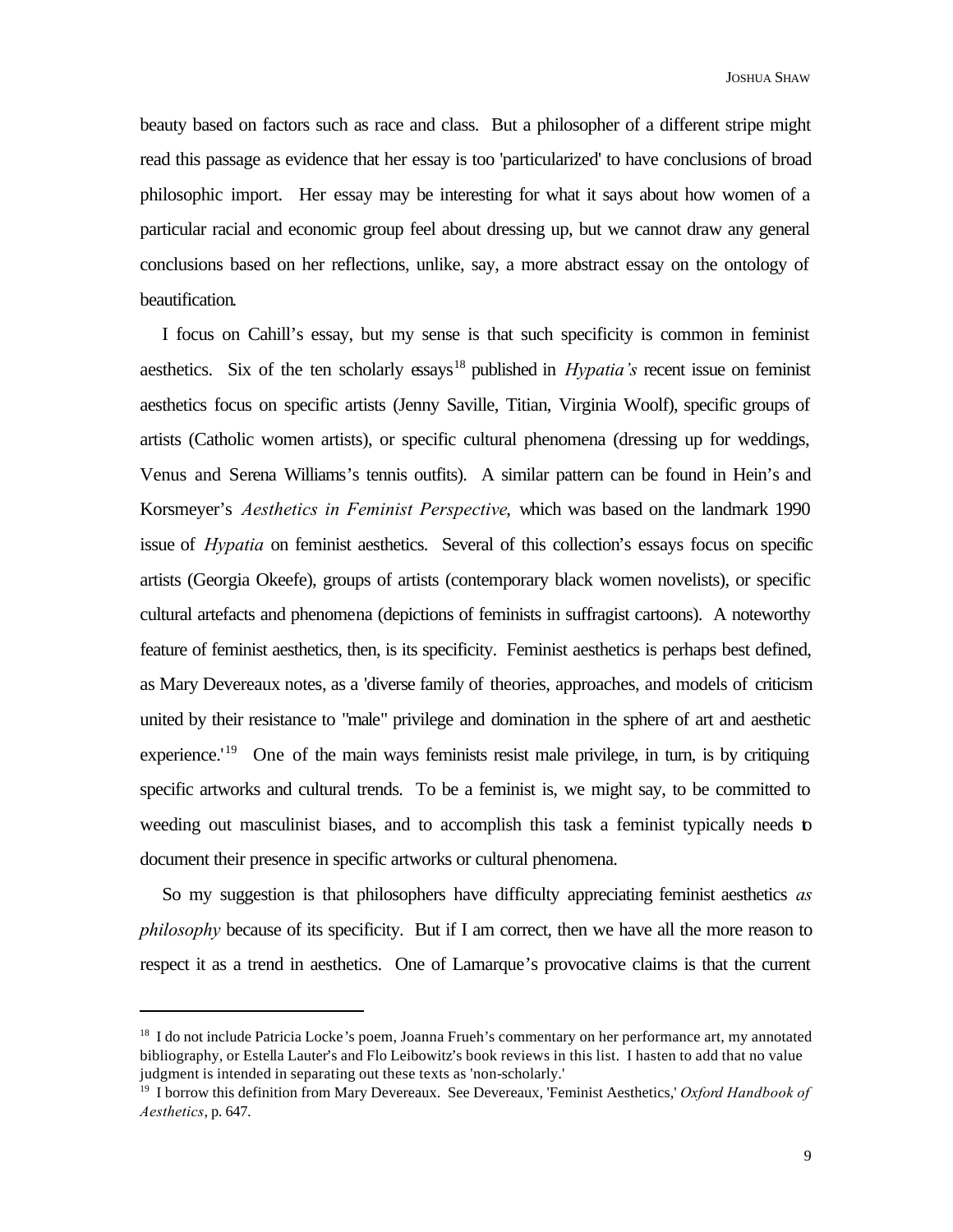interest in individual arts may lead to a crisis in aesthetics:

[T]he worry is that aesthetics then loses that great aspiration of philosophy, however derided, to be universal and timeless… In other words, the more abstract the subject matter the more universal are the findings likely to be; an analysis of truth or meaning or ontology or symbolism or fictionality is inherently less likely to be culture bound than discussions of impressionist painting, avant garde film or the realist novel….. [L]et me describe the tension like this. The more abstract the subject matter of aesthetics… the more respect aesthetics is likely to gain in the broader philosophical community…. However, aesthetics of this kind wins this respectability at a price, for it loses much of its distinctness… and is in danger too of losing touch with the art forms it purports to analyse and the practitioners of these forms.<sup>20</sup>

Aesthetics has always been a misfit branch of philosophy, often seeming too close to art criticism for philosophers in more abstract areas, like metaphysics and epistemology, to take seriously. The growing interest in individual arts does not bode well, in turn, for our efforts to win philosophic respectability. We aestheticians had a hard enough time winning respect when we were obsessed with identifying necessary and sufficient conditions for an object's qualifying as art; it will be all the more difficult now that we have abandoned this project in focused meditations on impressionist painting, avant garde film, and realist novels.

But in that case feminism's struggle to win recognition in aesthetics mirrors the problem aesthetics faces with respect to philosophy in general. Just as aestheticians struggle to convince philosophers their work has broad implications for other areas of philosophy, so too feminists have struggled to convince aestheticians their work has broad implications for aesthetics. If this comparison is fair, then feminists may have insights to offer aestheticians. If Lamarque is correct, aesthetics now faces a crisis with respect to the relationship between the particular and the universal. On the one hand, what distinguishes aesthetics, what keeps it, in Passmore's words, from being dreary, is its specificity, its ability to impart the thrill that comes from appreciating a great book, painting, or piece of music. On the other hand, the more aesthetics contents itself with this particularity the less it seems like philosophy. So the challenge is to explicate this gap between the particular and the universal—to show how conclusions of broad import flow out of careful analyses of specific artworks or aesthetic experiences. But feminists

<sup>20</sup> Lamarque, 'Reflections on Current Trends,' *Postgraduate Journal of Aesthetics*, p. 2.